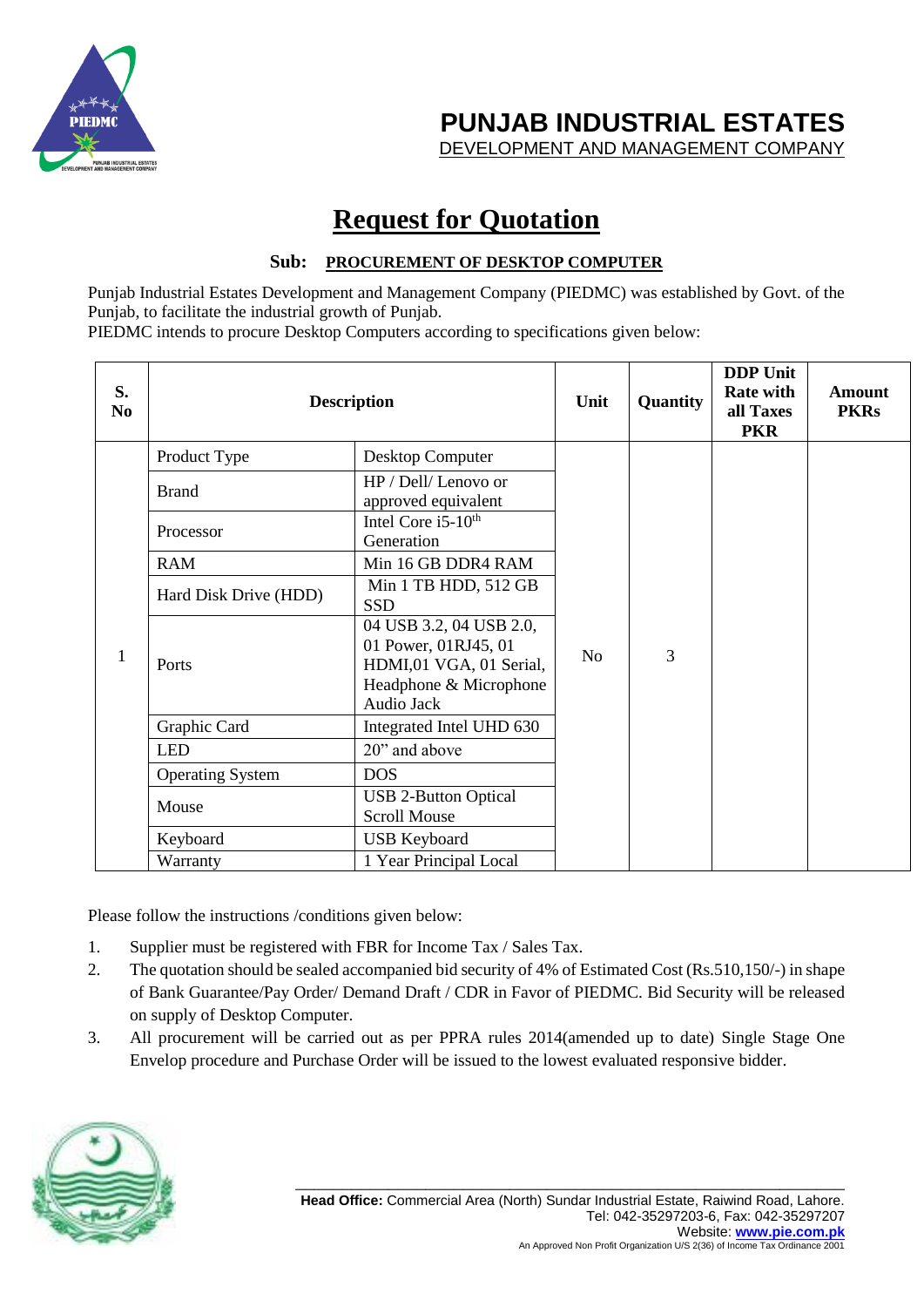

.

# **PUNJAB INDUSTRIAL ESTATES**

- DEVELOPMENT AND MANAGEMENT COMPANY
- 4. The product offered must meet all of the above specifications failing which quotation will stand nonresponsive. Documentary evidence for the fulfillment of above specifications must be attached with the quotation
- 5. Your quotation must be valid for minimum 120 days from bid opening date.
- 6. Delivery Schedule should be attached with quotation and shall not more than Ten (10) days from the date of issuance of Purchase Order.
- 7. The price should be inclusive of all taxes, G.S.T and other levies applicable under law of Pakistan.
- 8. Supply, at PIEDMC Head office Sundar Industrial Estate Lahore is sole responsibility of supplier. Moreover, supply will be rejected if not received as per specification.
- 9. In case of delay in completion of works against given/decided schedule 0.5% of final bid /day will be charged as liquidity damage and maximum up to 10% of Purchase Order amount.
- 10. Payment shall be made to the supplier through cross cheque / Pay Order as per mode given below.
	- a) 95% on full delivery at site after acceptance note, Payment invoice will be submitted with documents i.e. Warranty Certificate, Inspection certificate, Certificate of origin, Acceptance Note.
	- b) 05% after completion of warranty period/minimum one year.
- 11. Sealed quotations must be received on or before **11th April 2022** up to 1130 hours; and shall be opened at 1200 hours on the same day**.** publically at PIEDMC Head Office Sunder Industrial Estate Rai-wind Road Lahore. Final Evaluated Lowest Responsive Bidder will be announced after the detail evaluation.

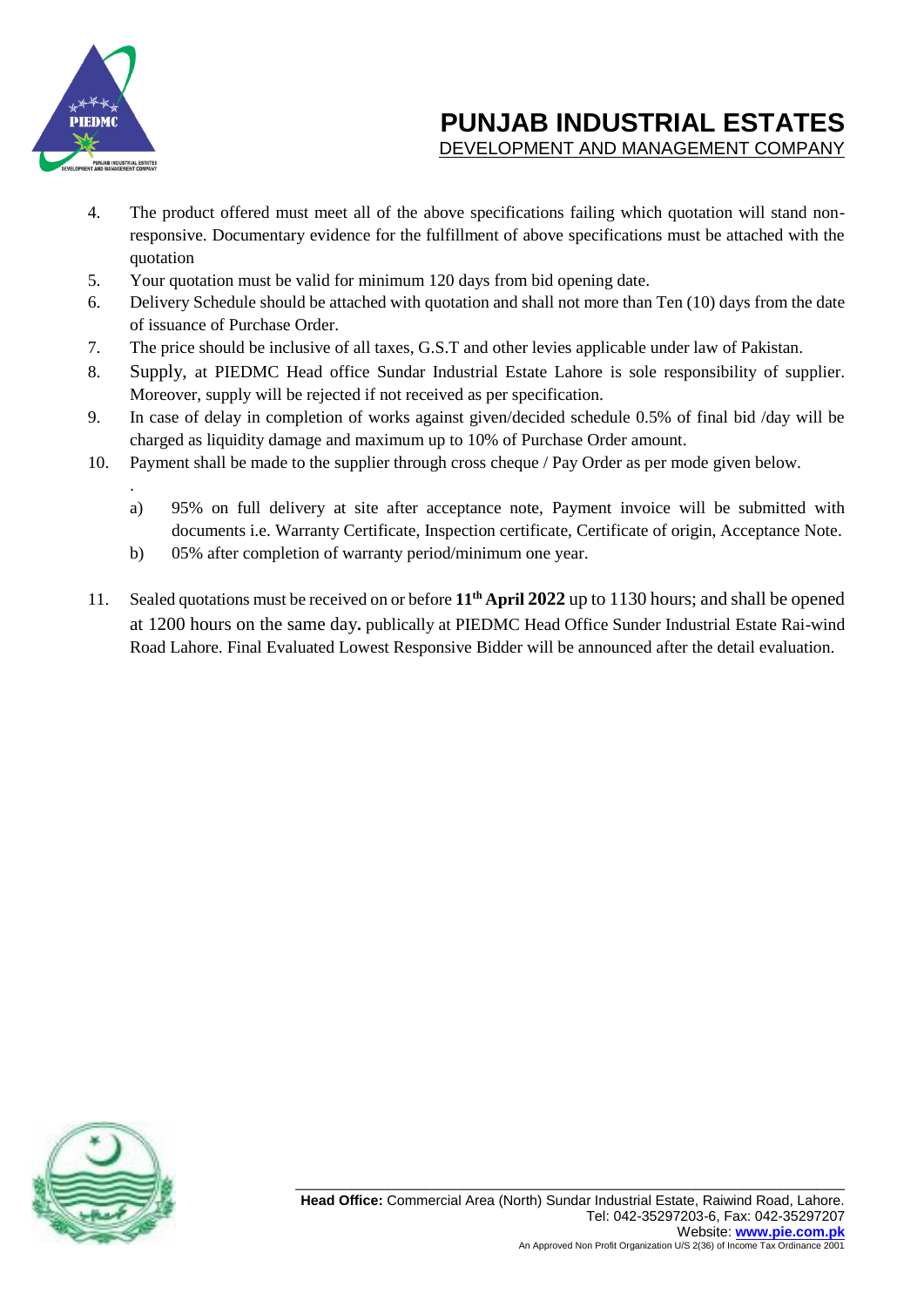

**PUNJAB INDUSTRIAL ESTATES**

DEVELOPMENT AND MANAGEMENT COMPANY

## **Request for Quotation**

#### **Sub: PROCUREMENT OF LAPTOP COMPUTER**

Punjab Industrial Estates Development and Management Company (PIEDMC) was established by Govt. of the Punjab, to facilitate the industrial growth of Punjab.

PIEDMC intends to procure Laptop Computer with carry bag according to specifications given below:

| S.<br>N <sub>0</sub> | <b>Description</b>      |                            | Unit           | Quantity       | <b>DDP</b> Unit<br><b>Rate with</b><br>all Taxes<br><b>PKR</b> | <b>Amount</b><br><b>PKRs</b> |
|----------------------|-------------------------|----------------------------|----------------|----------------|----------------------------------------------------------------|------------------------------|
|                      | Product Type            | <b>Laptop Computer</b>     |                |                |                                                                |                              |
|                      | <b>Touch Screen</b>     | N <sub>o</sub>             |                |                |                                                                |                              |
|                      | <b>Brand</b>            | HP / Dell/ Lenovo or       |                |                |                                                                |                              |
|                      |                         | approved equivalent        |                |                |                                                                |                              |
|                      | Processor               | Intel Core i5 $11th$       |                | $\overline{2}$ |                                                                |                              |
|                      |                         | <b>Generation Turbo</b>    |                |                |                                                                |                              |
|                      | <b>RAM</b>              | 16 GB DDR4 RAM             |                |                |                                                                |                              |
|                      | Hard Disk Drive (HDD)   | 512 GB SSD                 |                |                |                                                                |                              |
|                      | Bluetooth               | Yes                        |                |                |                                                                |                              |
|                      | Wireless                | Wifi 802.11ac, Wifi        |                |                |                                                                |                              |
|                      |                         | 802.11a/b/g/n              |                |                |                                                                |                              |
|                      | Finger print reader     | Yes                        |                |                |                                                                |                              |
|                      | Ports                   | 01 SD Card Reader, 03      |                |                |                                                                |                              |
| $\mathbf{1}$         |                         | <b>USB</b> , 01 Power, 01  | N <sub>o</sub> |                |                                                                |                              |
|                      |                         | HDMI, 01 RJ45,             |                |                |                                                                |                              |
|                      |                         | Headphone & Microphone     |                |                |                                                                |                              |
|                      |                         | Audio Jack                 |                |                |                                                                |                              |
|                      | Graphic Card            | Integrated                 |                |                |                                                                |                              |
|                      | Display                 | LCD, 15.6" Display         |                |                |                                                                |                              |
|                      | <b>Operating System</b> | <b>DOS</b>                 |                |                |                                                                |                              |
|                      | Keyboard                | Keyboard with Backlit      |                |                |                                                                |                              |
|                      | Re-chargeable Battery   | 45 Whr Battery             |                |                |                                                                |                              |
|                      | Webcam                  | HD Webcam                  |                |                |                                                                |                              |
|                      | Numeric Pad             | Yes (with numeric pad)     |                |                |                                                                |                              |
|                      | <b>Bag</b>              | <b>Standard Carry Case</b> |                |                |                                                                |                              |
|                      | Warranty                | 1 Year Principal Local     |                |                |                                                                |                              |

Please follow the instructions /conditions given below:

1. Supplier must be registered with FBR for Income Tax / Sales Tax.